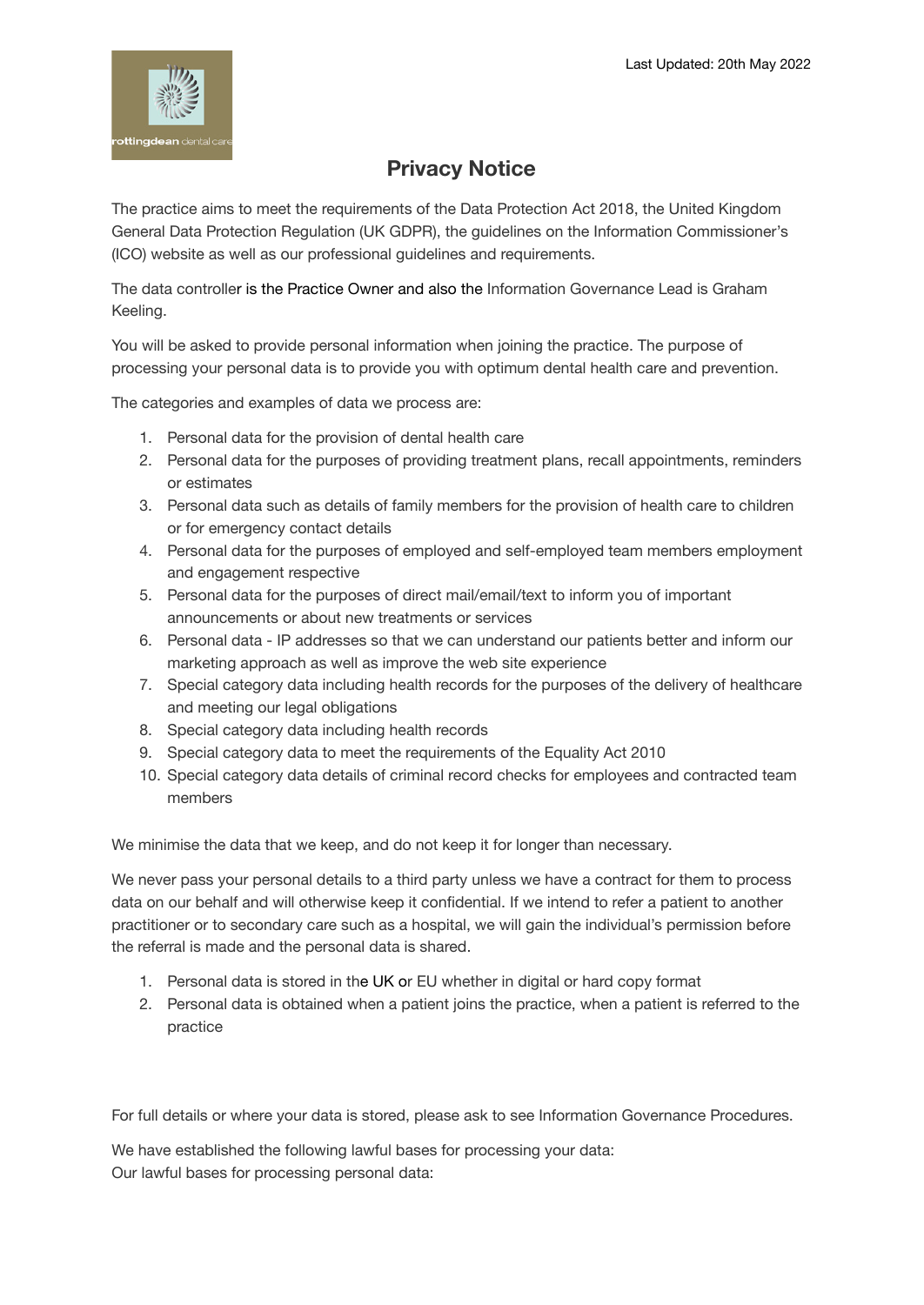- 1. The legitimate interests of the dental practice
- 2. Processing is necessary for the performance of a contract with the data subject or to take steps to enter into a contract
- 3. Consent of the data subject
- 4. To comply with our legal obligations

Our Article 9 conditions for processing special category data:

- 1. Processing is necessary for health care purposes
- 2. Processing necessary for identifying or keeping under review the existence or absence of equality of opportunity or treatment between groups of people with the view to enabling such equality to be promoted or maintained
- 3. We obtain consent of the data subject to process criminal record checks

The reasons we process the data include:

- 1. To maintain your contemporaneous clinical records
- 2. To provide you with dental treatment, prevention and oral health advice
- 3. To carry out financial transactions with you
- 4. To send your personal data to the General Dental Council or other authority as required by law
- 5. To communicate with you as and when required including appointment reminders, treatment plans, estimates and other communications about your treatment or the practice
- 6. To communicate with your next of kin in an emergency
- 7. If a parent or carer to communicate with you about the person you parent or care for
- 8. To refer you to other dentists or doctors and health professionals as required
- 9. To obtain criminal record disclosures for team members
- 10. For debt recovery
- 11. To continually improve the care and service you receive from us

The personal data we process includes:

Your name, address, gender, date of birth, NHS number, medical history, dental history, family medical history, family contact details, marital status, financial details for processing payment, your doctor's details and details of treatment at the practice. We may process more sensitive special category data including ethnicity, race, religion, or sexual orientation so that we can meet our obligations under the Equality Act 2010, or for example to modify treatment to suit your religion.

The retention period for special data in patient records is a minimum of 11 years and may be longer for complex records or to meet our legal requirements. The retention period for other personal data is 2 years after it was last processed. Details of retention periods are available in the Record Retention procedure available from the practice.

We obtain your personal details when you enquire about our care and service, when you join the practice, when you subscribe to our newsletter or register online, when you complete a registration or medical history form and when another practitioner refers you for treatment at our practice. Occasionally patients are referred to us from other official sources such as NHS clinics or hospitals.

You have the following personal data rights:

1. The right to be informed about the collection and use of your personal data